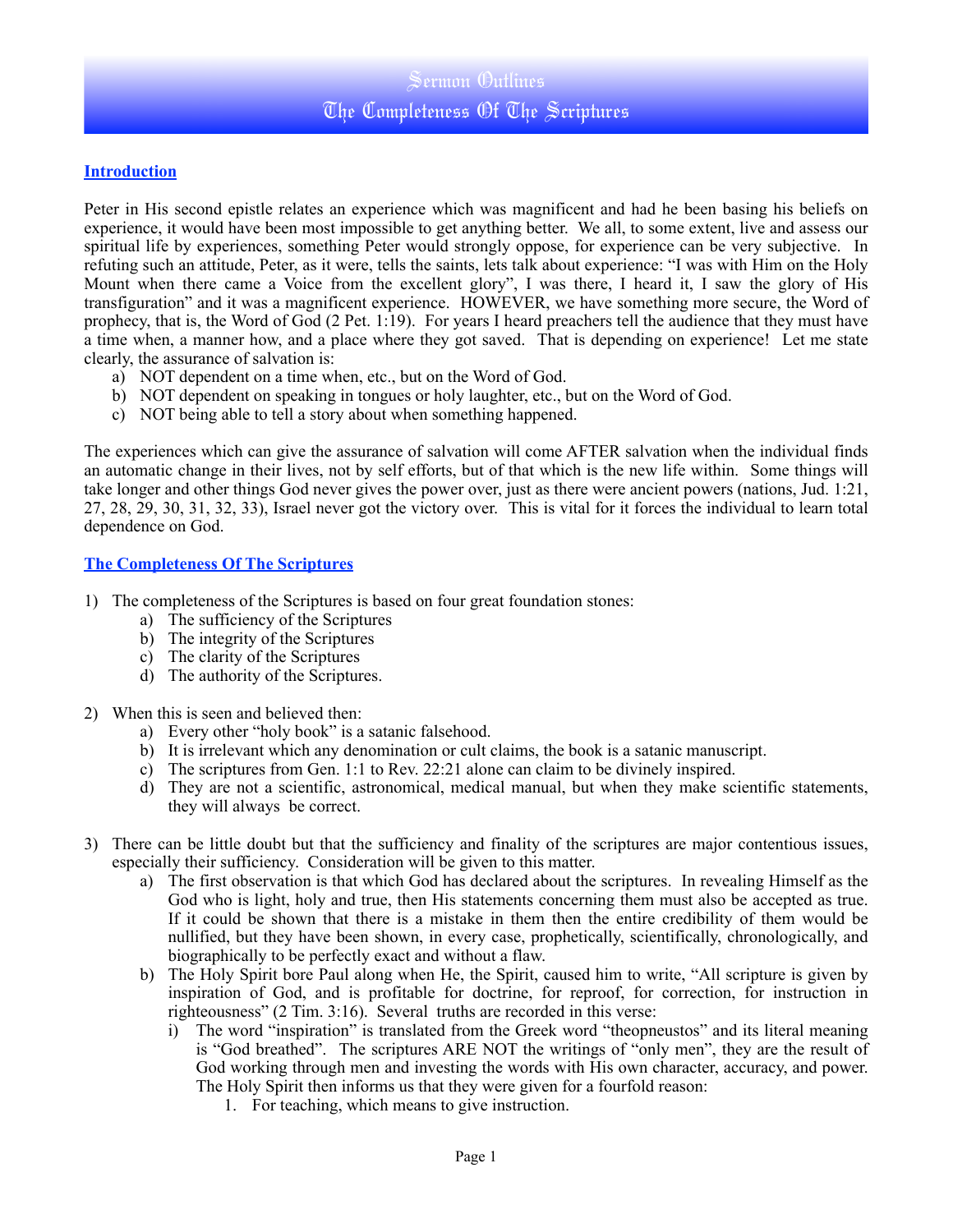- (a) They provide all that is needed for doctrine, and because it is apostolic doctrine, any deviation, rationale, or tradition teaching which in any degree varies from them, is wrong.
- 2. For correction, which means to give guidance and direction. If we read with great carefulness all the recorded words of the Lord, an interesting observation will be made. Neither Paul nor any of the apostles ever used tradition to correct error. They aways used the scriptures. Therefore, the scriptures alone are what is needed to correct any error of doctrine of practice. Paul will be guided to speak about "leaven" in two of the epistles. The contexts are different. In 1 Corinthians it is the wrong behavior in view, and in Galatians it is wrong teaching. In neither case does he appeal to human thinking, he will use natural illustrations (1 Cor.) but everything including salvation is based on the scriptures. They alone are able to give correction and if an individual argues against them, they are blatantly standing against God.
- 3. For reproof, which means to give the guidelines in alerting the conscience of that which is being done is error. The following are some scriptures which show the scriptures being used in all three ways, doctrinally, reproving, and correcting.
	- (a) "These were more noble than those in Thessalonica, in that they received the word with all readiness of mind, and searched the scriptures daily, whether those things were so" (Acts 17:11).
	- (b) "And Paul, as his manner was, went in unto them, and three sabbath days reasoned with them out of the scriptures, Opening and alleging, that Christ must needs have suffered, and risen again from the dead; and that this Jesus, whom I preach unto you, is Christ" (Acts 17:2-3).
	- (c) "For if Abraham was justified by works, he hath whereof to glory; but not before God. For what saith the scripture? "Abraham believed God, and it was counted unto him for righteousness" (Rom. 4:2-3).
- 4) The following table will further show evidence of these truths.